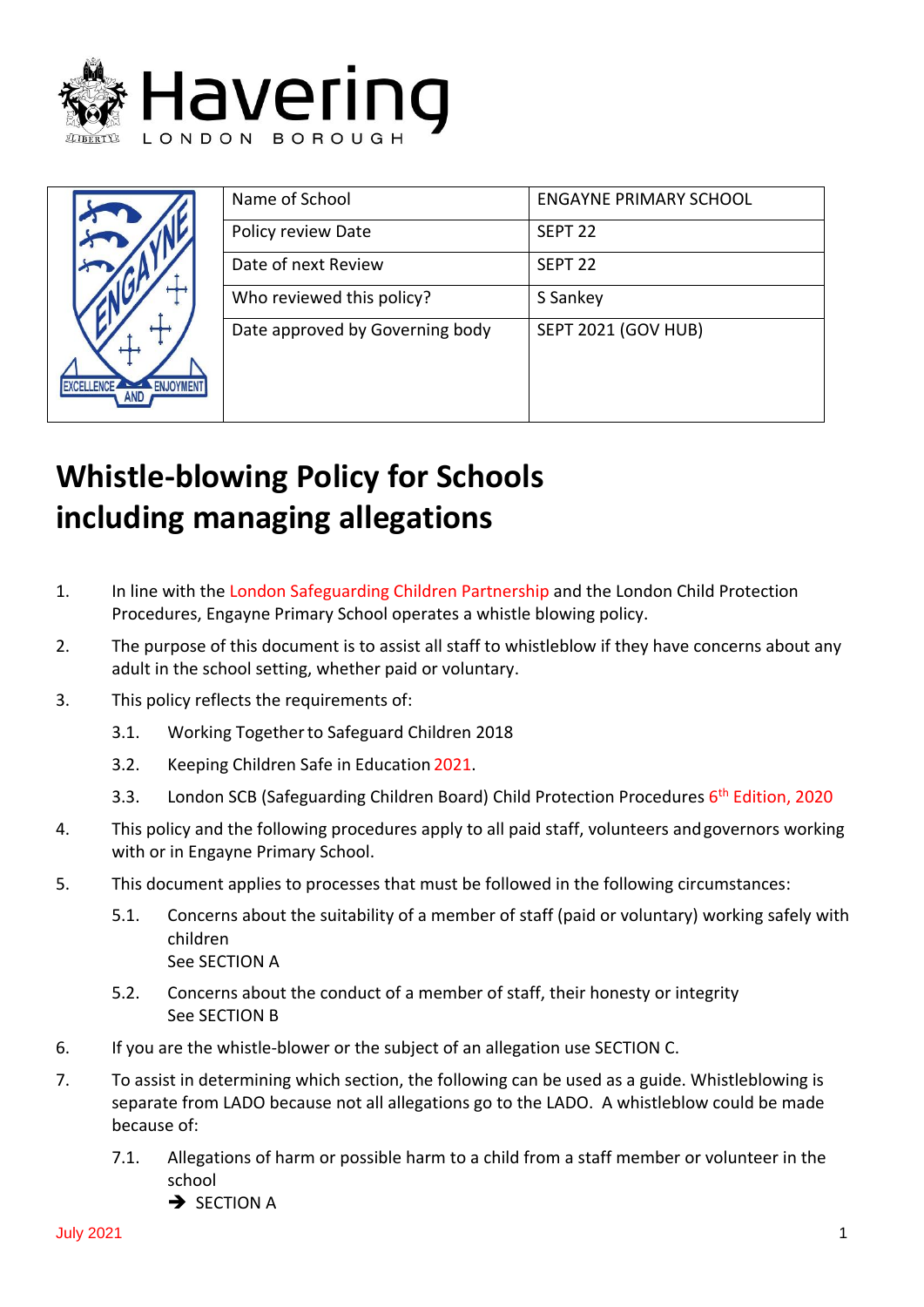- 7.2. Financial irregularity  $\rightarrow$  SECTION B
- 7.3. Adult bullying (not involving children)  $\rightarrow$  SECTION B
- 7.4. Cheating/changing assessment and exam results  $\rightarrow$  SECTION B
- 7.5. Health & safety concerns  $\rightarrow$  SECTION B, but consider SECTION A because of the impact of this on the possible safety of the child
- 7.6. Policies and procedures not being followed  $\rightarrow$  SECTION B

# **Section A: Child Protection Whistle Blowing**

- 8. All staff should be aware of this policy and feel confident to voice concerns about the attitudes or actions of colleagues; this includes contact and actions using mobile phones, internet, email and chat.
- 9. If a member of staff believes a colleague has:
	- 9.1. Behaved in a way that has harmed a child, or may have harmed a child;
	- 9.2. Possibly committed a criminal offence against or related to a child;
	- 9.3. Behaved towards a child or children in a way that indicates they may pose a risk of harm to children;
	- 9.4. Behaved towards a child or children in a way that indicates they are unsuitable to work with children;

## 10. **For all of the above please speak to your Headteacher immediately – Mrs S Sankey 01708 223492**

The Headteacher will report to the LADO on the same working day.

- 11. Allegations can be made in relation to physical behaviours including physical chastisement and restraint but can also relate to inappropriate relationships between members of staff and children or young people, for example:
	- 11.1. Having a sexual relationship with a child under 18 if in a position of trust in respect of that child, even if consensual (see ss16-19 Sexual Offences Act 2003);
	- 11.2. 'Grooming', i.e. meeting a child under 16 with intent to commit a relevant offence (see s15 Sexual Offences Act 2003);
	- 11.3. Other 'grooming' behaviour giving rise to concerns of a broader child protection nature e.g. inappropriate text / e-mail messages or images, gifts, socialising etc;
	- 11.4. Possession of indecent photographs / pseudo-photographs of children.
- 12. In addition, these procedures should be applied when there is an allegation that any person who works with children: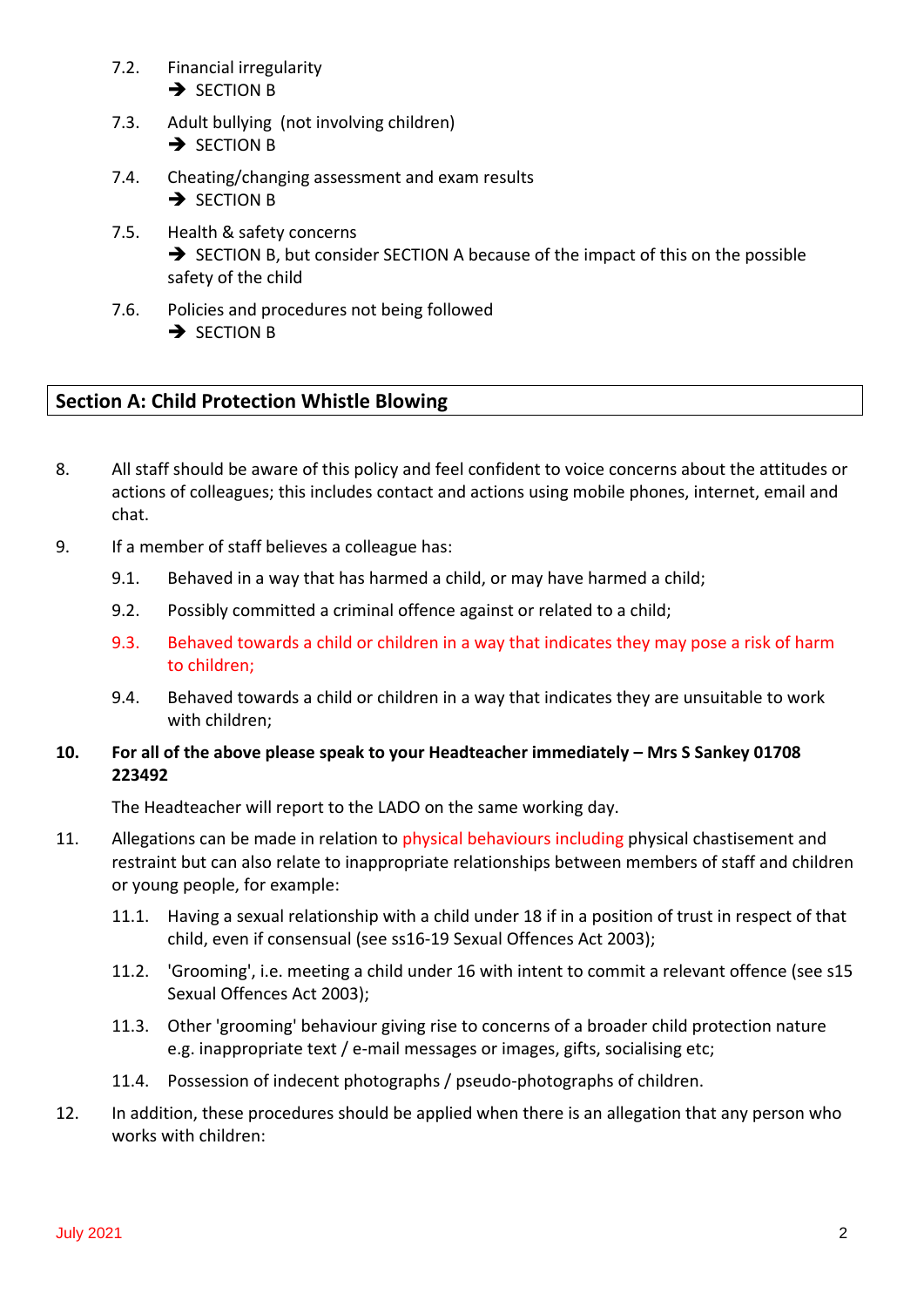- 12.1. Has behaved in a way in their personal life that raises safeguarding concerns. These concerns do not have to directly relate to a child but could, for example, include arrest for possession of a weapon;
- 12.2. As a parent or carer, has become subject to child protection procedures;
- 12.3. Is closely associated with someone in their personal lives (e.g. partner, member of the family or other household member) who may present a risk of harm to child/ren for whom the member of staff is responsible in their employment/volunteering).

## **For all of the above please speak to your Headteacher immediately – Mrs S Sankey 01708 223492**

The Headteacher will report to the LADO on the same working day.

- 13. **If a member of staff is worried about the conduct of the Headteacher**, or they believe that a reported allegation or concern is not being dealt with properly, they should report the matter on the same working day:
	- to the Havering Local Authority, Designated Officer (LADO), 01708 431653
	- to the Chair of Governors Mrs Julie Deacon 01708 223 492
	- to the whistleblowing helpline 0800 028 0285 and help@nspcc.org.uk
- 14. For confidential advice on how to raise a concern about malpractice at work, visit 'Public Concern at Work' <https://protect-advice.org.uk/homepage/>

# **Section B: Fraud or financial wrong doing**

- 15. Examples of Illegal and/or Improper Conduct:
	- 15.1. Fraudulent or improper use of the school's money or assets
	- 15.2. Mismanagement of statutory tests and assessments
	- 15.3. Dangerous practices at work
	- 15.4. Corruptly receiving any gift or advantage
	- 15.5. Allowing private interests to override the interests of the school
- 16. All staff should be aware of this policy and feel confident to voice concerns about the attitudes or actions of colleagues; this includes concerns about mismanagement of school budget, school funds or school resources, handling and managing statutory tests and assessments.
- 17. Report financial or asset concerns to
	- the Headteacher

- if the concern is about the Headteacher contact [fraud.reports@education.gov.uk](mailto:fraud.reports@education.gov.uk) also see<https://www.gov.uk/education/school-complaints-and-whistleblowing>

- 18. Report statutory test or assessment concerns to
	- the Local Authority 01708 433847
	- the Standards and Testing Agency (STA) [sta.maladministration@education.gov.uk](mailto:sta.maladministration@education.gov.uk)
- 19. Also see<https://www.gov.uk/complain-about-school>
- 20. Also see Section D contacts and useful information.

# **Section C: All Staff Whistle Blowing Policy**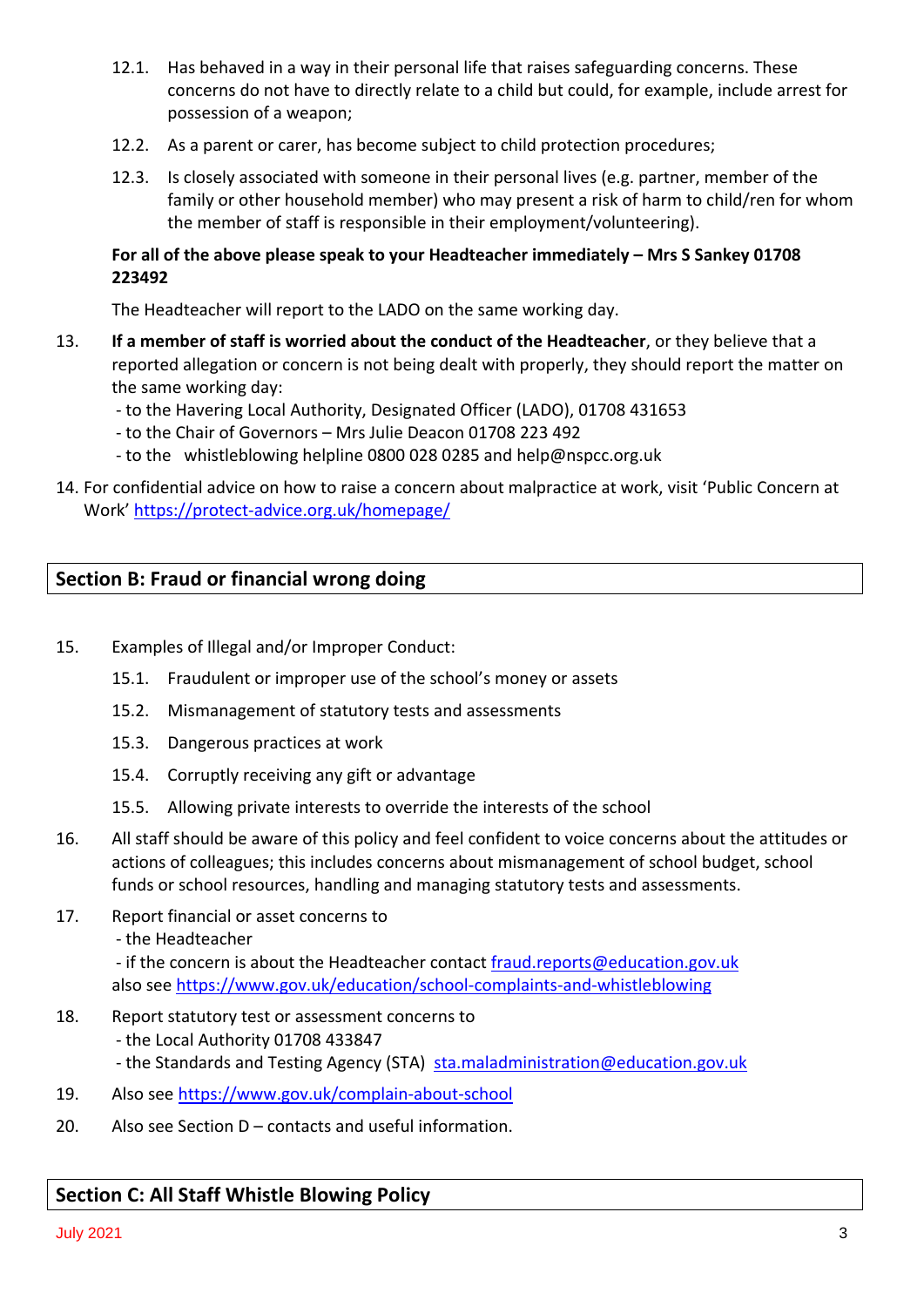## **21. Policy statement**

- 21.1. Employees are often the first to realise that there may be something seriously wrong within the school. However, they may not express their concerns because they feel that to speak up would be disloyal to their colleagues or to the school. They may also fear harassment or victimisation. In these circumstances it may be easier to ignore the concern rather than report something which after all, may just be a suspicion of malpractice.
- 21.2. Engayne Primary School is committed to the highest possible standards of openness, probity and accountability. In line with that commitment we expect and encourage employees, and others with whom we deal, who have concerns about any aspect of the school's work, to come forward and voice those concerns. It is recognised that most cases will have to proceed on a confidential basis (i.e. between the employee voicing the concern and the person to whom the concern is voiced).
- 21.3. This policy document makes it clear that you can do so without fear of victimisation, reprisal, subsequent discrimination or disadvantage. This Whistle Blowing/Confidential Reporting policy is intended to encourage and enable employees and others to raise concerns within Engayne Primary School rather than overlooking a problem or 'blowing the whistle' outside, in line with the Public Interest Disclosure Act 1998 (Whistle Blowing).

## **22. Aims and scope**

- 22.1. This section of the whistle blowing policy applies to all employees at Engayne Primary School (permanent, temporary, casual), contractors and those in partnership roles working for the school on school premises, for example volunteers, agency staff, builders, etc.
- 22.2. This whistle blowing policy does not apply to pupils/students. Where applicable, employees are responsible for making pupils/students aware of the existence of the school's complaints procedure and other appropriate reporting procedures.
- 22.3. The procedure is designed to enable employees to notify the Headteacher/Chair of Governors of any reasonable suspicion of illegal or improper conduct.
- 22.4. It is a procedure in which the Headteacher/Chair of Governors will be expected to act swiftly and constructively in the investigation of any concerns in accordance with the school's disciplinary procedure. Safeguarding and child protection concerns will always be notified to the LADO.
- 22.5. The Headteacher/Chair of Governors will follow the London Child Protection procedures. [http://www.londoncp.co.uk/chapters/alleg\\_staff.html](http://www.londoncp.co.uk/chapters/alleg_staff.html)
- 22.6. Concern about a colleague's professional capability should not be dealt with using this procedure.

#### **23. Roles and Responsibilities**

- 24. Headteacher/Chair of Governors
	- 24.1. The Headteacher, or where the complaint is about the Headteacher, the Chair of Governors, will follow Part Four of Keeping Children Safe in Education 2021.
	- 24.2. The Headteacher, or where the complaint is about the Headteacher, the Chair of Governors, is expected to act swiftly and constructively in the investigation of any concerns in accordance with the school's disciplinary procedure. Safeguarding and child protection concerns will always be notified to the LADO.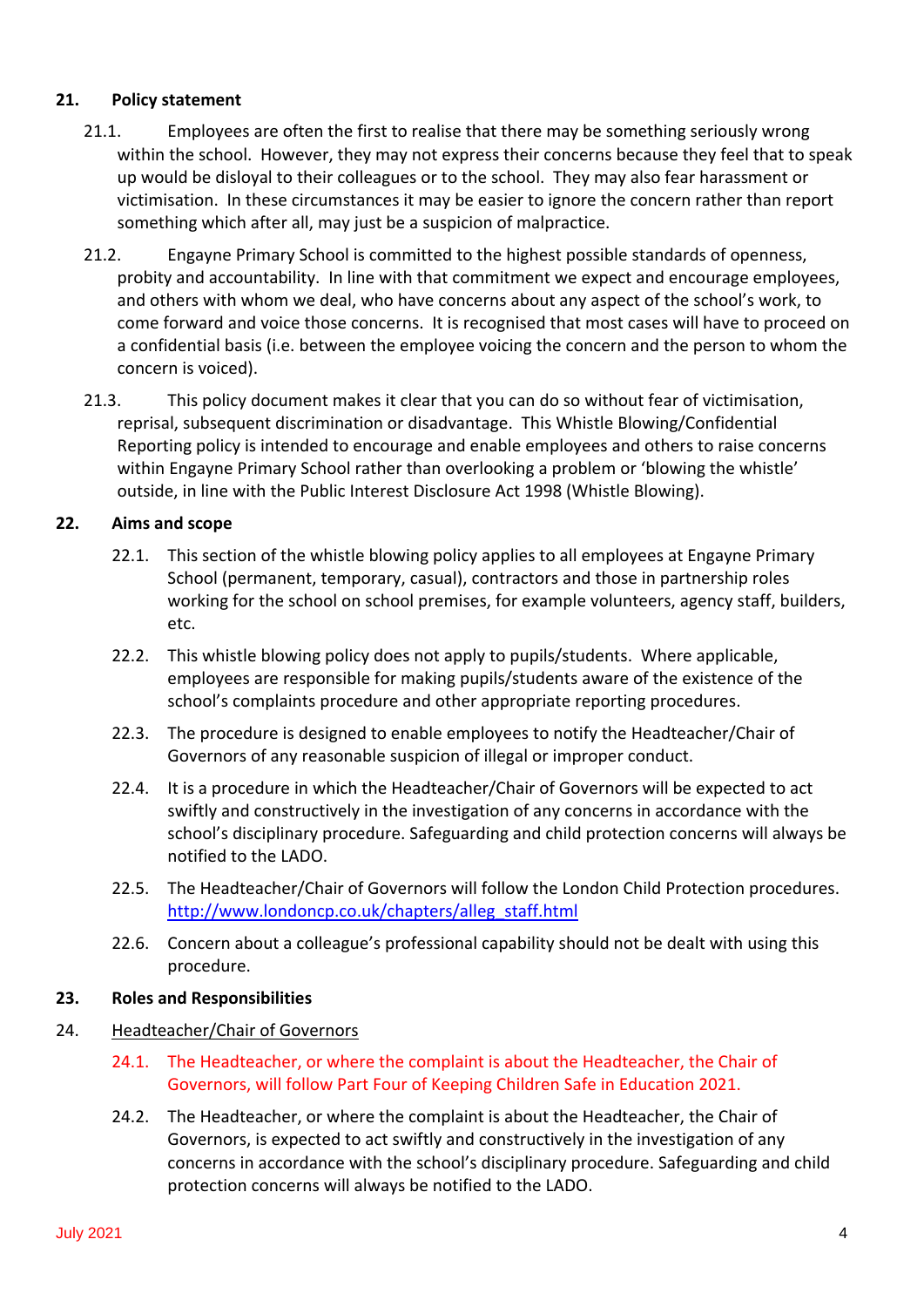- 24.3. Where concerns are raised with outside agencies the Headteacher/Chair of Governors must fully cooperate with any resulting investigation(s).
- 24.4. The Headteacher/Chair of Governors will make every effort to meet any request of anonymity where possible.
- 24.5. The Headteacher/Chair of Governors, where possible, should inform the complainant of the outcome of the investigation.

## 25. Designated safeguarding lead

25.1. IF there are concerns that a member of staff, agency or contractor is a risk to a child, the DSL will be responsible for ensuring the child is not at risk, and will refer the case of suspected abuse to MASH.

## 26. Employees

- 26.1. All employees are expected to bring to the attention of the Headteacher/Chair of Governors any serious impropriety or breach of procedure.
- 26.2. All employees who report concerns under the whistle blowing procedure must be prepared to justify and support their claim in writing.
- 26.3. If another member of staff (other than the Headteacher/Chair of Governors) is approached by a colleague on a matter of concern as defined in this document, they should be advised to take the matter to the Headteacher/Chair of Governors.
- 26.4. Employees must act in the public interest and must have reasonable grounds for believing the information to be accurate

## **27. Legal**

- 28. Employees and workers who make a 'protected disclosure' are protected from being treated badly or being dismissed. If they are, they can claim unfair dismissal when the reason for the 'whistleblowing' meets any of the 'qualifying disclosures' criteria. They include when someone reports:
	- 28.1. Safeguarding and child protection issues
	- 28.2. That someone's health and safety is in danger
	- 28.3. Damage to the environment
	- 28.4. A criminal offence
	- 28.5. That the company/school isn't obeying the law i.e. not have the right insurance etc.
	- 28.6. That someone is covering up a wrongdoing
- 29. The Headteacher/Chair of Governors should ensure that, where this procedure has been used in the public interest, employees are not subjected to harassment and/or victimisation for doing so.
- 30. The key piece of 'whistleblowing' legislation is the Public Interest Disclosure Act 1998. Other Acts and Statutory Instruments which govern the topic are:
	- 30.1. Police Reform Act 2002 Section 37
	- 30.2. Employment Rights Act 1996 Section 103A
	- 30.3. Employment Rights Act 1996 Sections 43A to 43L
	- 30.4. Management of Health and Safety at Work Regulations 1999 (SI 1999/3242) Regulation 14
	- 30.5. Public Interest Disclosure Act 1998
	- 30.6. Public Interest Disclosure (Compensation) Order 1999 (SI 1999/1548)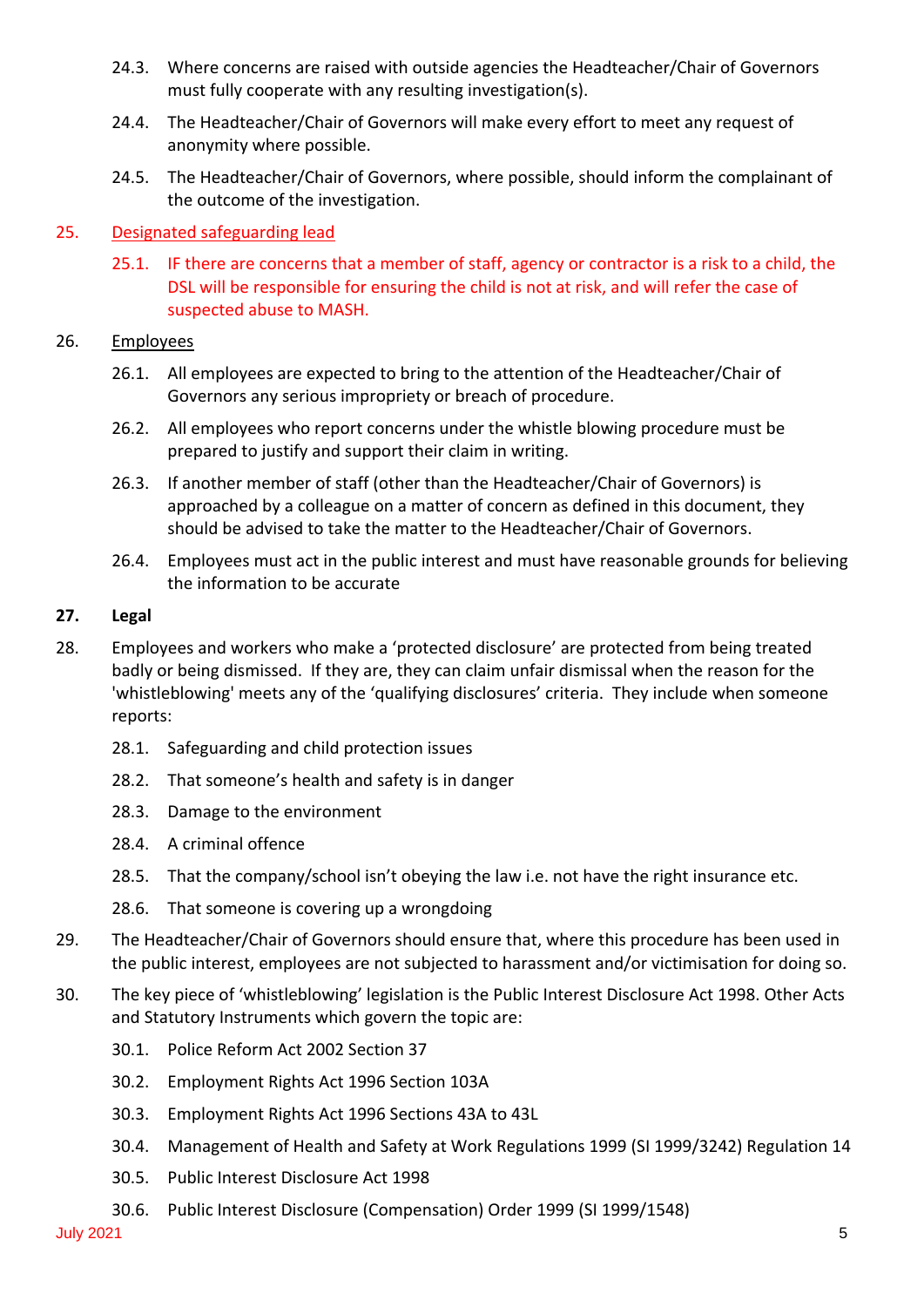- 30.7. Public Interest Disclosure (Prescribed Persons) Order 1999 (SI 1999/1549)
- 30.8. Public Interest Disclosure (Prescribed Persons) (Amendment) Order 2003 (SI 2003/1993)
- 30.9. Public Interest Disclosure (Prescribed Persons) (Amendment) Order 2004 (SI 2004/3265)
- 30.10. Public Interest Disclosure (Prescribed Persons)(Amendment) Order 2005 (SI 2005/2464)
- 30.11. The Employment Tribunals (Constitution and Rules of Procedure) (Amendment) Regulations 2010 (SI 2010/131)
- 30.12. Enterprise and Regulatory Reform Act 2013
- 30.13. This policy has also been developed in line with the London Safeguarding Children Partnership and the London Child Protection Procedures.

## **31. Procedure**

- 32. Key Principles
	- 32.1. This procedure is not designed to replace or be used as an alternative to the school's grievance procedure, which should be used where an employee is only aggrieved about his/her own situation. Employees who are worried about wrong-doing at work do not necessarily have a personal grievance.
	- 32.2. Employees must act in the public interest and must have reasonable grounds for believing the information to be accurate.
	- 32.3. No employee who uses this procedure in the public interest will be penalised for doing so. The school will not tolerate harassment and/or victimisation of any employee raising concerns.
	- 32.4. An employee who is not sure whether the conduct they are concerned about does constitute illegal or improper conduct or is unsure about how to proceed can contact the Headteacher/Chair of Governors or Public Concern at Work [\(https://protect](https://protect-advice.org.uk/homepage/)[advice.org.uk/homepage/](https://protect-advice.org.uk/homepage/) ) for advice.

## 33. Safeguards

- 33.1. The school is committed to good practice and high standards and wants to be supportive of employees.
- 33.2. The school recognises that the decision to report a concern can be a difficult one to make.
- 33.3. The school will not tolerate any harassment or victimisation (including informal pressures) upon you as a result of making a disclosure in accordance with this policy and will take appropriate action to protect you when you raise a concern in the public interest. The school, in the event of reprisals or victimisation against you because you have acted in accordance with this policy, will consider and may take disciplinary action against any employee responsible for such victimisation and/or reprisal.
- 33.4. In some circumstances it is recognised that a person making information known about their colleagues may find it difficult to return to their normal job. The school has a duty of care to provide a safe working environment and treat its employees with respect. If this is not possible in the employee's normal job because of the situation surrounding the disclosure of confidential information, the school will seek to redeploy the individual, taking account of their generic and specialist skills, abilities and experience.
- 33.5. The School has a duty of care to their employees. The school will ensure they provide effective support for anyone facing an allegation and provide them with a named contact if they are suspended. Where the school is not the employer of an individual there is still a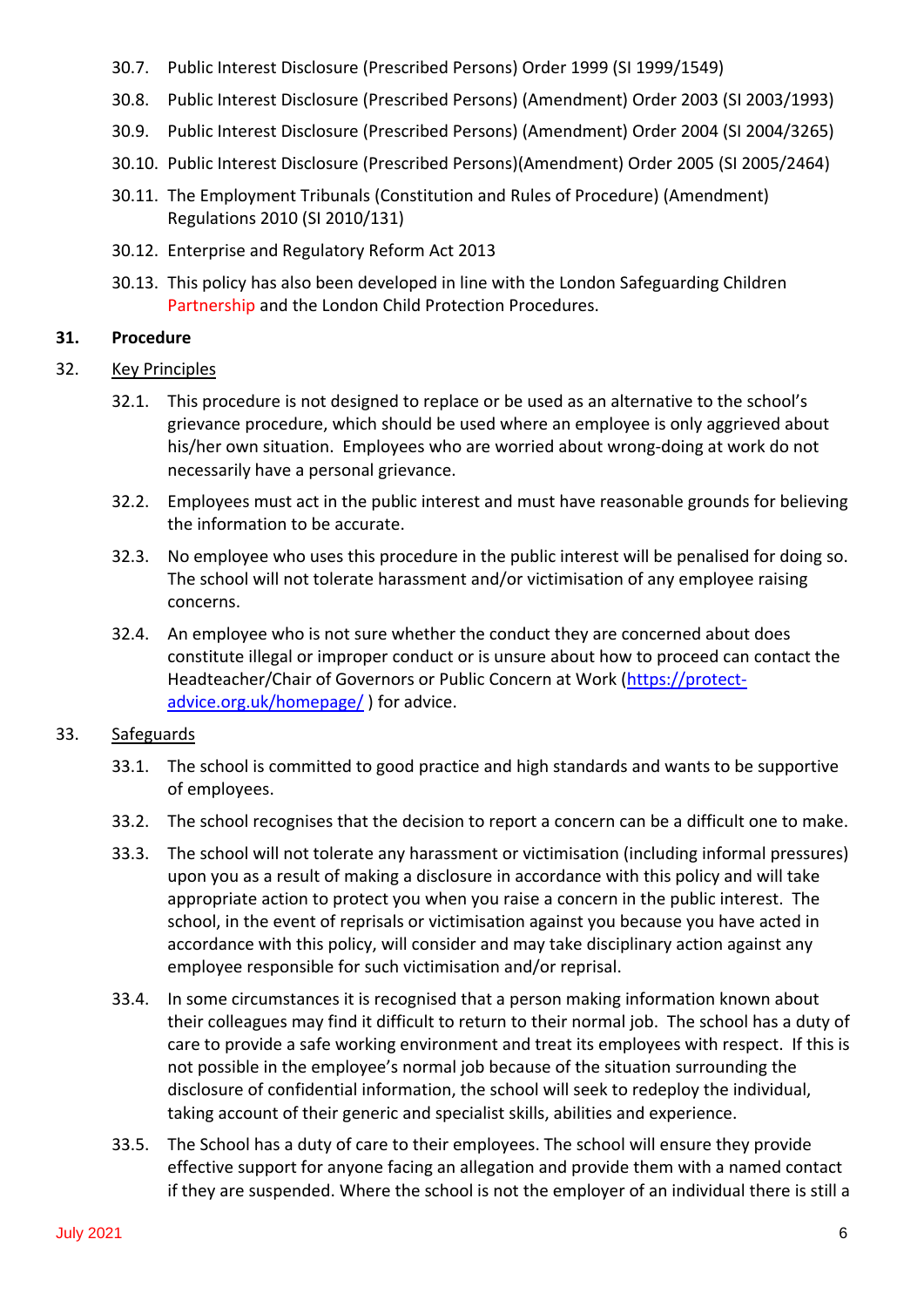responsibility to ensure allegations are dealt with appropriately and that they liaise with relevant parties (this includes supply teachers and volunteers). It is essential that any allegation of abuse made against a teacher or other member of staff or volunteer is dealt with very quickly, in a fair and consistent way that provides effective protection for the child and, at the same time supports the person who is the subject of the allegation.

## 34. Confidentiality

35. All concerns will be treated in confidence and every effort will be made not to reveal your identity if you so wish. At the appropriate time, however, you may need to come forward as a witness.

#### 36. Anonymous Allegations

- 36.1. This policy encourages you to put your name to your allegation whenever possible. Concerns expressed anonymously are much less powerful; if made anonymously, the concern will be considered at the discretion of the school.
- 36.2. In exercising this discretion the factors to be taken into account would include:
	- The seriousness of the issues raised
	- The credibility of the concern; and
	- The likelihood of confirming the allegation from attributable sources

## 37. Untrue Allegations

37.1. If you make an allegation in the public interest, but it is not confirmed by the investigation, no action will be taken against you. If, however, you make an allegation that is made frivolously, maliciously or for personal gain, disciplinary action may be taken against you.

#### 38. Mechanism for Raising Concerns

- 38.1. Where the issue concerns your Headteacher or, having made your report, you believe they have failed to take appropriate action, you should bring it to the attention of the Chair of Governors.
- 38.2. Employees who feel unable to follow this route, for whatever reason, have the option of contacting one of the names listed in section D/67 (Useful Contacts).
- 38.3. Depending on the nature of the concern, the complainant will be asked to justify and support their claim. Normally the complainant will be asked to do this in writing. It will, therefore, be helpful to note down any facts and dates as they happen.
- 38.4. Financial regulations require any employee who suspects fraud, corruption or other financial irregularity to ensure this is reported to the schools' internal auditor for possible investigation. Normally you must first report any suspicion of such irregularities to the Headteacher who in turn will report it to the Internal Audit and Corporate Risk Manager.
- 38.5. Employees who want to use the procedure but feel uneasy about it may wish to consult their trade union initially and bring a colleague or trade union representative along to any discussions, so long as the third party is independent of the issue.
- 38.6. Where anonymity is requested efforts will be made to meet the request where appropriate but that might not always be possible.
- 38.7. The earlier and more open the expression of concern the easier it will be to take appropriate action.
- 38.8. Each case will be investigated thoroughly with the aim of informing the complainant of the outcome of any investigation as quickly as possible.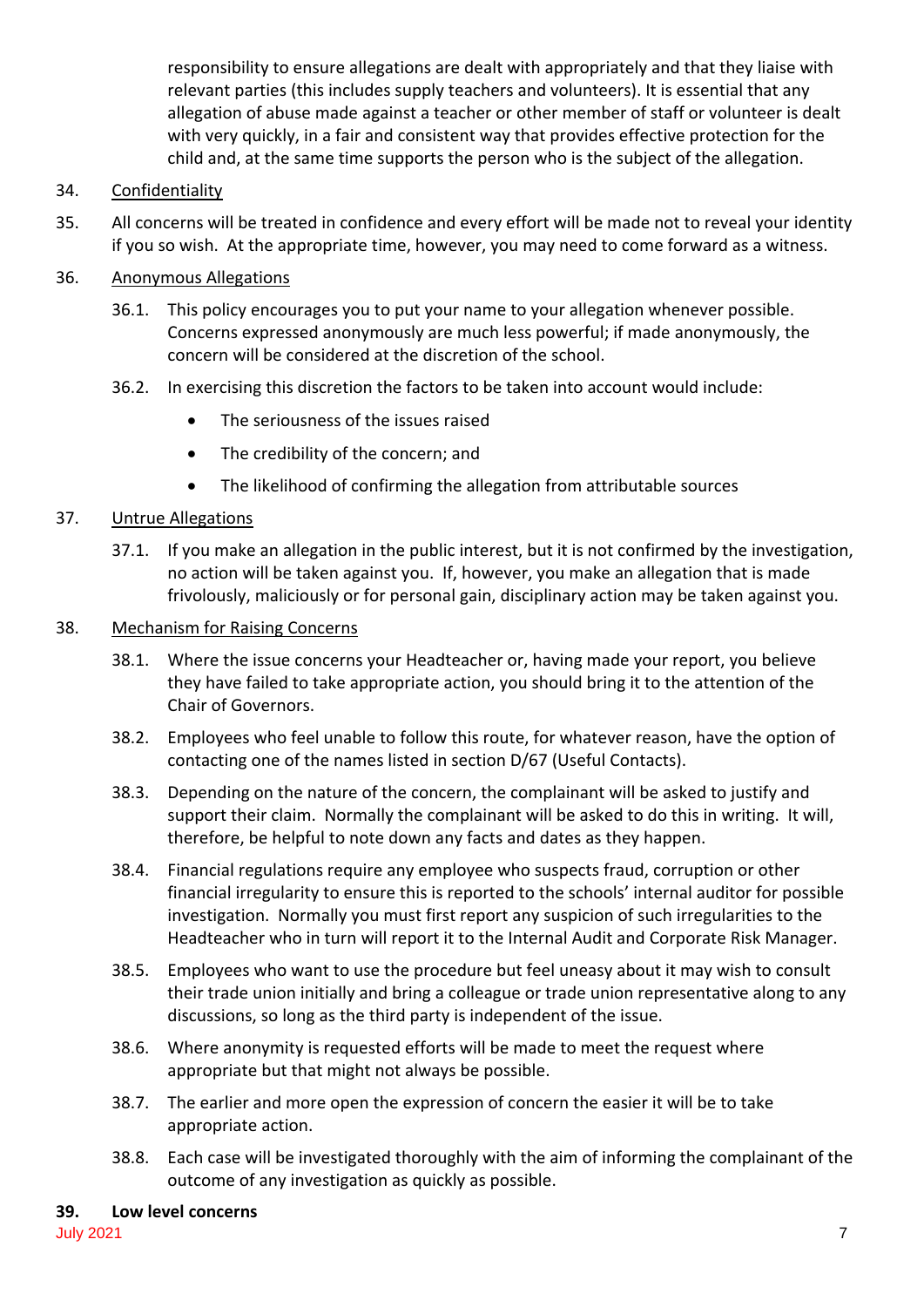- 39.1. The term 'low-level' concern does not mean that it is insignificant, it means that the behaviour towards a child does not meet the threshold. A low-level concern is any concern – no matter how small, and even if no more than causing a sense of unease or a 'nagging doubt' - that an adult working in or on behalf of the school or college may have acted in a way that:
	- is inconsistent with the staff code of conduct, including inappropriate conduct outside of work
	- does not meet the allegations threshold or is otherwise not considered serious enough to consider a referral to the LADO.

Examples of such behaviour:

- being over friendly with children
- having favourites
- taking photographs of children on their mobile phone
- engaging with a child on a one-to-one basis in a secluded area or behind a closed door
- using inappropriate sexualised, intimidating or offensive language.

## 39.2. Sharing low-level concerns

- 39.2.1. Low-level concerns about a member of staff will be reported to the designated safeguarding lead (or deputy). Where a low-level concern is raised about the designated safeguarding lead, it will be shared with the headteacher.
- 39.2.2. The School will ensure there is an environment where staff are encouraged and feel confident to self-refer, where, for example, they have found themselves in a situation which could be misinterpreted, might appear compromising to others, and/or on reflection they believe they have behaved in such a way that they consider falls below the expected professional standards.
- 39.2.3. Where a low-level concern relates to a person employed by a supply agency or a contractor to work in the school, that concern will be shared with the designated safeguarding lead (or deputy), and/or headteacher, and recorded in accordance with the school's staff code of conduct policy and their employer notified about the concern, so that any potential patterns of inappropriate behaviour can be identified.
- 39.2.4. Ensuring they are dealt with effectively should also protect those working in the school from potential false allegations or misunderstandings.

#### 39.3. Recording low-level concerns

- 39.3.1. All low-level concerns will be recorded in writing by the designated safeguarding lead (or deputy). The record should include details of the concern, the context in which the concern arose, and action taken. The name of the individual sharing their concerns should also be noted, if the individual wishes to remain anonymous then that should be respected as far as reasonably possible. These records will be held securely and comply with the Data Protection Act 2018 and GDPR.
- 39.3.2. The school will monitor and review any records so that potential patterns of concerning, problematic or inappropriate behaviour can be identified. Where a pattern of such behaviour is identified, the school will decide on a course of action, either through disciplinary procedures or where a pattern of behaviour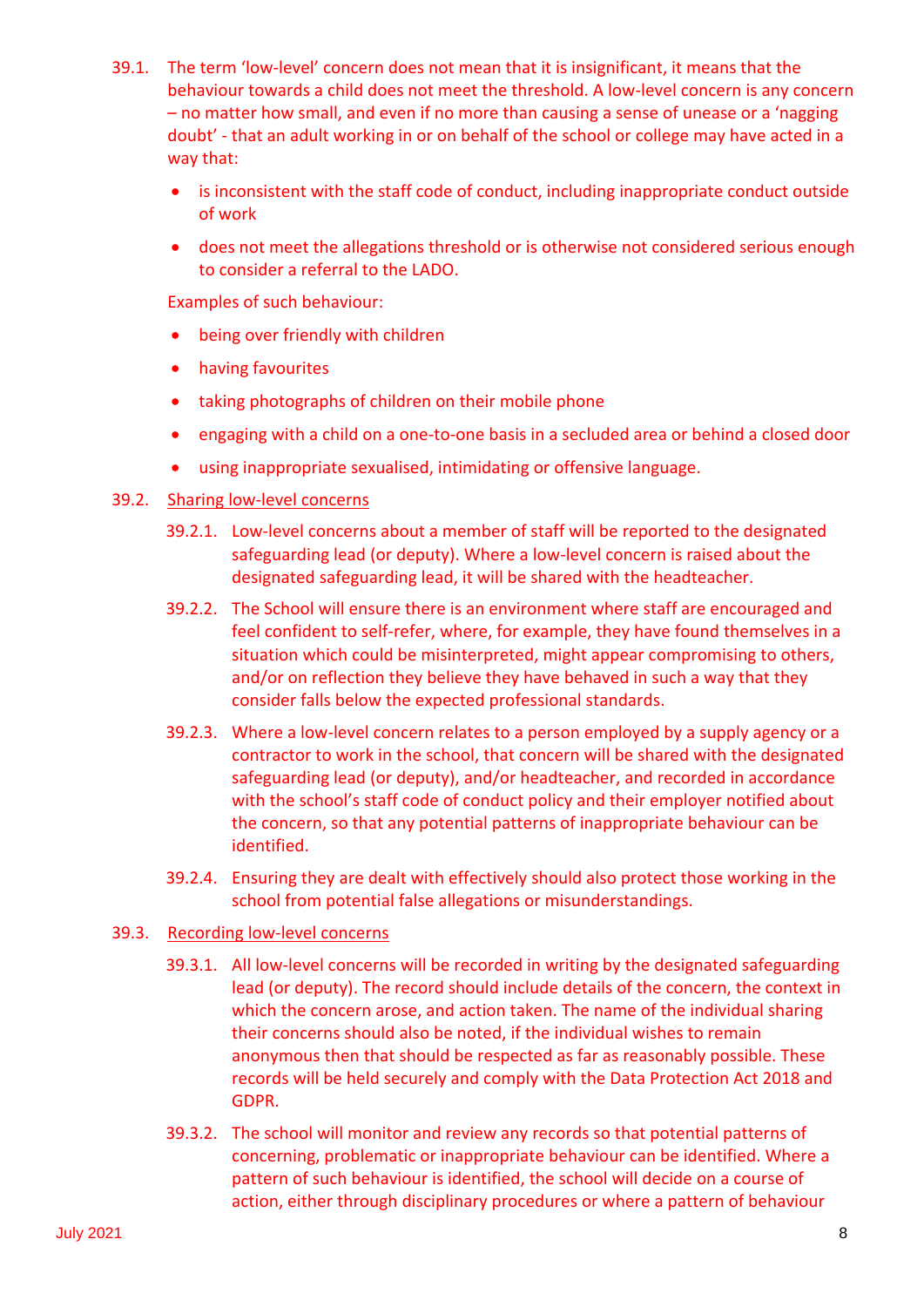moves from a concern to meeting the harms threshold, the case will be referred to the LADO. Consideration will be given to whether there are wider cultural issues within the school that enabled the behaviour to occur and where appropriate policies could be revised or extra training delivered to minimise the risk of it happening again.

## **40. Supply teachers / Agency staff**

- 40.1. In some circumstances the school may have to consider an allegation against an individual not directly employed, where disciplinary procedures do not fully apply, for example, supply teachers / agency staff provided by an employment agency.
- 40.2. Whilst the school is not the employer of supply teachers v/agency staff, they will ensure allegations are dealt with properly. In no circumstances will the school cease to use a supply teacher / agency staff due to safeguarding concerns, without finding out the facts and liaising with the local authority designated officer (LADO) to determine a suitable outcome.
- 40.3. The Governing body will discuss with the agency whether it is appropriate to suspend the supply teacher / agency staff, or redeploy them to another part of the school, whilst they carry out their investigation.
- 40.4. The Agency should be fully involved and co-operate in any enquiries from the LADO, police and/or children's social services. The school will usually take the lead because the Agency does not have direct access to children or other school staff, so they will not be able to collect the facts when an allegation is made, nor do they have all the relevant information required by the LADO as part of the referral process. Supply teachers / agency staff, whilst not employed by the school, are under the supervision, direction and control of the governing body when working in the school. They should be advised to contact their trade union representative if they have one, or a colleague for support. The allegations management meeting which is often arranged by the LADO should address issues such as information sharing, to ensure that any previous concerns or allegations known to the Agency are taken into account by the school during the investigation.

# **Section D: Contacts and useful information**

#### 41. **Useful contacts**

41.1. MASH Team

01708 433222 (day) 01708 433999 (night) [https://www.havering.gov.uk/downloads/download/306/multi-agency\\_referral\\_form\\_marf](https://www.havering.gov.uk/downloads/download/306/multi-agency_referral_form_marf)

41.2. LADO

Lisa Kennedy [lado@havering.gov.uk](mailto:lado@havering.gov.uk) 01708 431653

41.3. NSPCC whistleblowing helpline

0800 028 0285 and [help@nspcc.org.uk](mailto:help@nspcc.org.uk) [www.nspcc.org.uk/Helpline](http://www.nspcc.org.uk/Helpline)

41.4. Assessment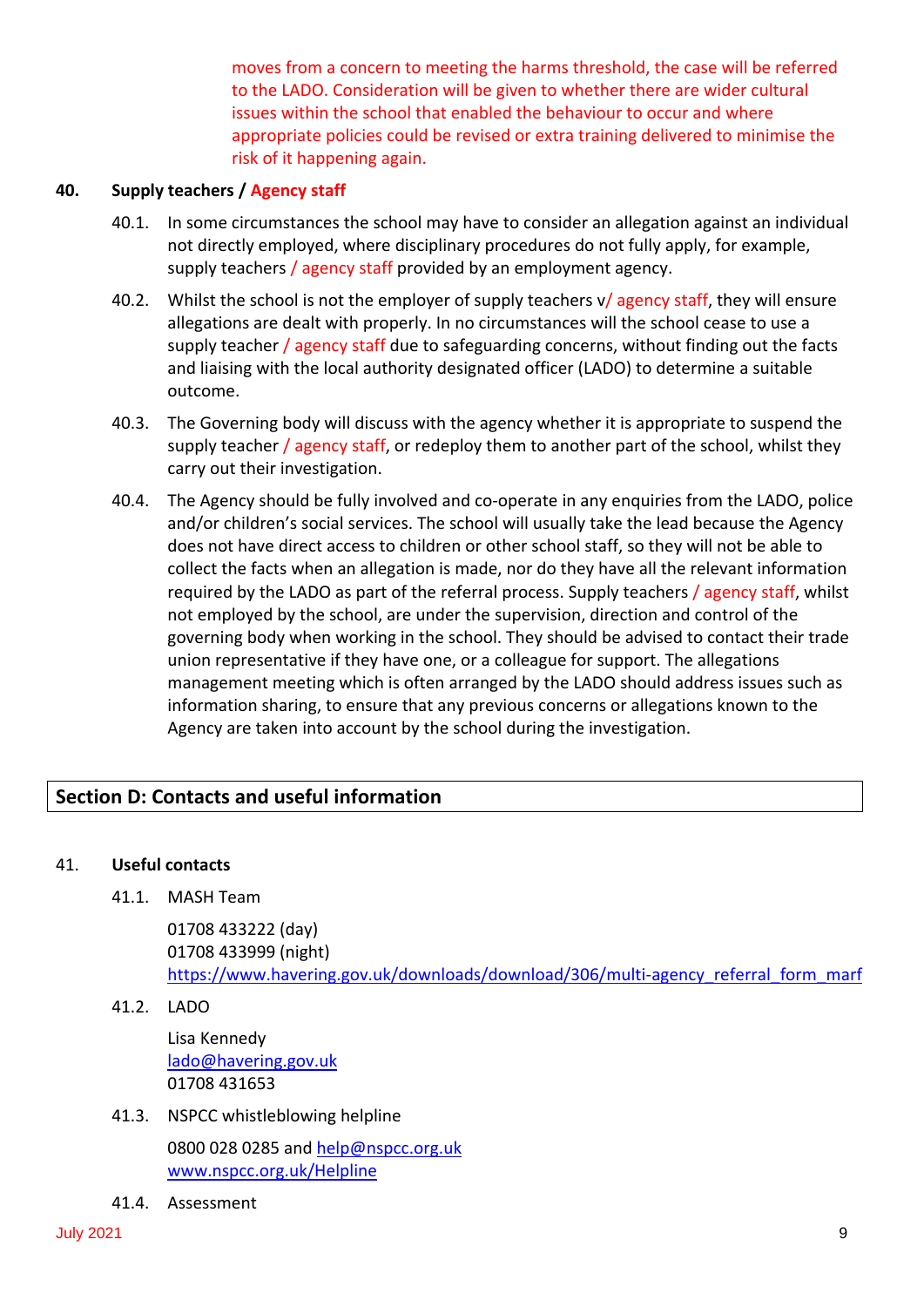Grahame Smith, School Assessment and Moderation 01708 433813 [Grahame.smith@havering.gov.uk](mailto:Grahame.smith@havering.gov.uk)

41.5. Finance/Auditor

Director of Finance (oneSource) Mark Hobson on 0203 373 9736 / [mark.hobson@onesource.co.uk](mailto:mark.hobson@onesource.co.uk) Head of Assurance (oneSource) Jeremy Welburn on 01708 433307 / [Jeremy.welburn@onesource.co.uk](mailto:Jeremy.welburn@onesource.co.uk)

41.6. Education HR

Peter Whitelock, Education HR Advisor 01708 433087 [Peter.whitelock@havering.gov.uk](mailto:Peter.whitelock@havering.gov.uk)

41.7. Schools' Health & Safety Team Sue Wilks, Corporate Health & Safety Manager 017084 432903 [Sue.wilks@havering.gov.uk](mailto:Sue.wilks@havering.gov.uk)

## 42. **Trade Unions**

- 42.1. NEU [secretary@havering.nut.org.uk](mailto:secretary@havering.nut.org.uk)
- 42.2. VOICE Sue Peachey 01332 372 337
- 42.3. NAHT [info@naht.org.uk](mailto:info@naht.org.uk) 0300 30 30 333
- 42.4. UNISON Jennifer Kinagby 01708 433434 or 434822
- 42.5. GMB Andy Hampshire 01708 433793
- 42.6. UNITE Michelle Cook 020 8596 9966
- 42.7. ASCL Mo Sabur 0116 299112
- 42.8. NAU (previously ATL) Karen Jupp [kjupp@steds.org.uk](mailto:kjupp@steds.org.uk)

#### 43. **Other agencies**

43.1. DfE complaints

<https://www.gov.uk/education/school-complaints-and-whistleblowing> <https://www.gov.uk/government/publications/school-complaints-procedures> <https://www.gov.uk/complain-about-school>

- 43.2. DfE whistleblowing guidance <https://www.gov.uk/guidance/whistleblowing-procedure-for-maintained-schools> <https://www.gov.uk/government/publications/complain-about-an-academy>
- 43.3. Health & Safety Executive 020 7717 6000 / 020 7556 2100 <http://www.hse.gov.uk/>
- 43.4. The Environment Investigation Agency 020 7490 7040
- 43.5. Financial Services Authority 0845 606 13234 / 020 7676 1099
- 43.6. HM Treasury 020 72703000 / 020 7270 5000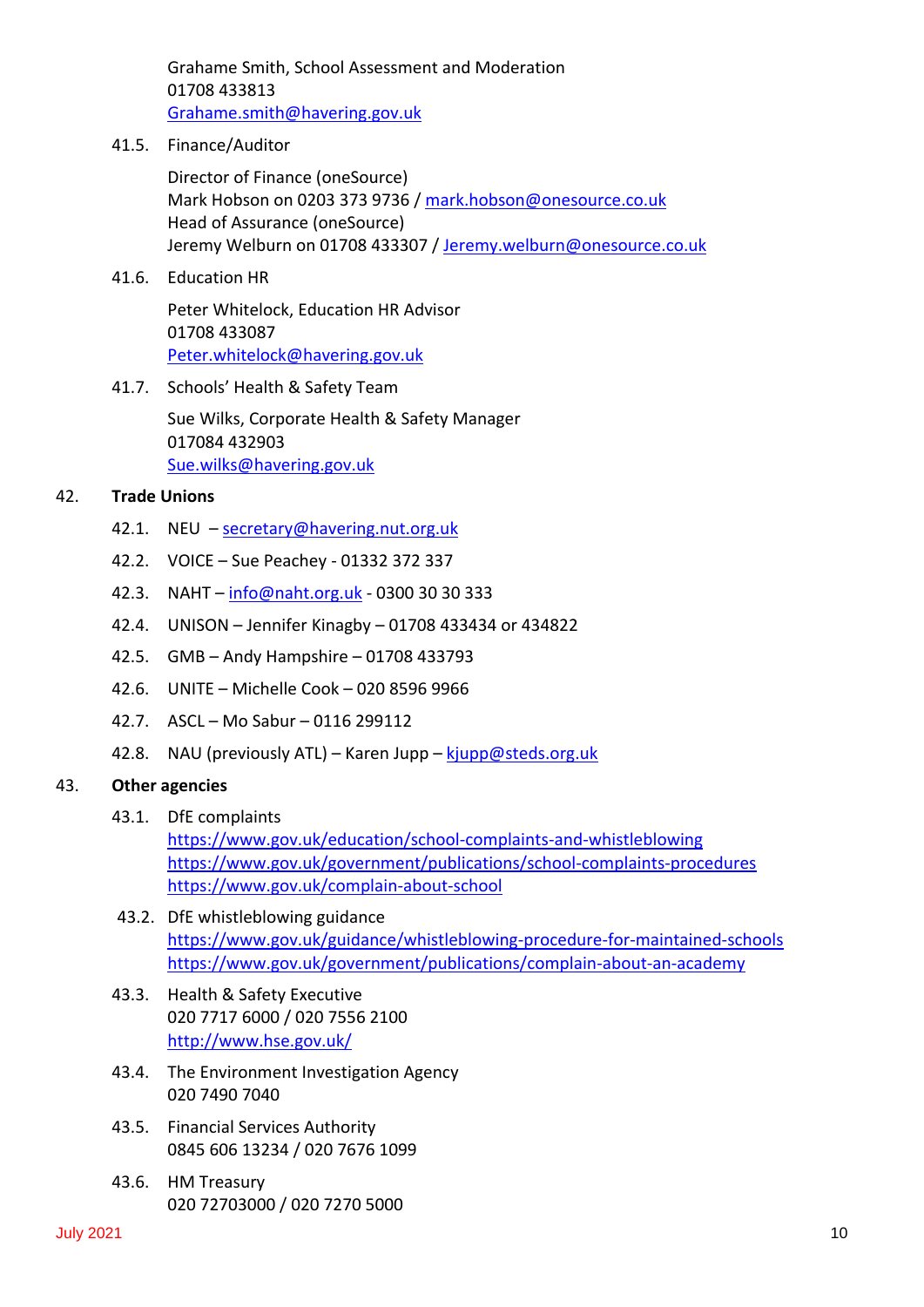- 43.7. Director General Serious Fraud Office 020 7239 7272
- 43.8. Inland Revenue 020 7605 9800 / 020 8370 7300 / 020 8522 5700 / 020 8509 4700
- 43.9. Customs and Excise 020 7620 1313 / 0800 595 000
- 43.10. National Audit Office 020 7790 7000
- 43.11. Audit commission replaced by Public Sector Audit Appointments Ltd - <https://www.psaa.co.uk/> National Audit Office - <https://www.nao.org.uk/> Financial Reporting Council - <https://www.frc.org.uk/> and Cabinet Office - <https://www.gov.uk/government/organisations/cabinet-office>
- 43.12. ICO Information Commissioners Office <https://ico.org.uk/>
- 43.13. For confidential advice on how to raise a concern about malpractice at work; visit 'Public Concern at Work' <https://protect-advice.org.uk/homepage/>

## 44. **Related Documents**

- 44.1. The School's Disciplinary Procedure
- 44.2. The School's Grievance Procedure
- 44.3. The School's Safeguarding and Child Protection Policy, including peer on peer abuse

## 45. **Where to go for further information**

- 45.1. Working together to safeguard children 2018 <https://www.gov.uk/government/publications/working-together-to-safeguard-children--2>
- 45.2. London Child Protection Procedures, edition 6, 2020 <http://www.londoncp.co.uk/> Section 7 - [http://www.londoncp.co.uk/chapters/alleg\\_staff.html](http://www.londoncp.co.uk/chapters/alleg_staff.html)
- 45.3. DfE: Statutory guidance: Keeping children safe in education 2021 <https://www.gov.uk/government/publications/keeping-children-safe-in-education--2>
- 45.4. DfE: Advice what to do if you are worried that a child is being abused 2015 [https://www.gov.uk/government/publications/what-to-do-if-youre-worried-a-child-is](https://www.gov.uk/government/publications/what-to-do-if-youre-worried-a-child-is-being-abused--2)[being-abused--2](https://www.gov.uk/government/publications/what-to-do-if-youre-worried-a-child-is-being-abused--2)
- 45.5. DfE Guidance: [Sexual violence and sexual harassment between children in schools and](https://www.gov.uk/government/uploads/system/uploads/attachment_data/file/719902/Sexual_violence_and_sexual_harassment_between_children_in_schools_and_colleges.pdf)  [colleges](https://www.gov.uk/government/uploads/system/uploads/attachment_data/file/719902/Sexual_violence_and_sexual_harassment_between_children_in_schools_and_colleges.pdf) 2021 [https://www.gov.uk/government/publications/sexual-violence-and-sexual-harassment](https://www.gov.uk/government/publications/sexual-violence-and-sexual-harassment-between-children-in-schools-and-colleges)[between-children-in-schools-and-colleges](https://www.gov.uk/government/publications/sexual-violence-and-sexual-harassment-between-children-in-schools-and-colleges)
- 45.6. DfE Guidance: Protecting children from radicalisation: the prevent duty [https://www.gov.uk/government/publications/protecting-children-from-radicalisation-the](https://www.gov.uk/government/publications/protecting-children-from-radicalisation-the-prevent-duty)[prevent-duty](https://www.gov.uk/government/publications/protecting-children-from-radicalisation-the-prevent-duty)
- 45.7. Gov.UK: Safeguarding children, latest documents <https://www.gov.uk/topic/schools-colleges-childrens-services/safeguarding-children/latest>